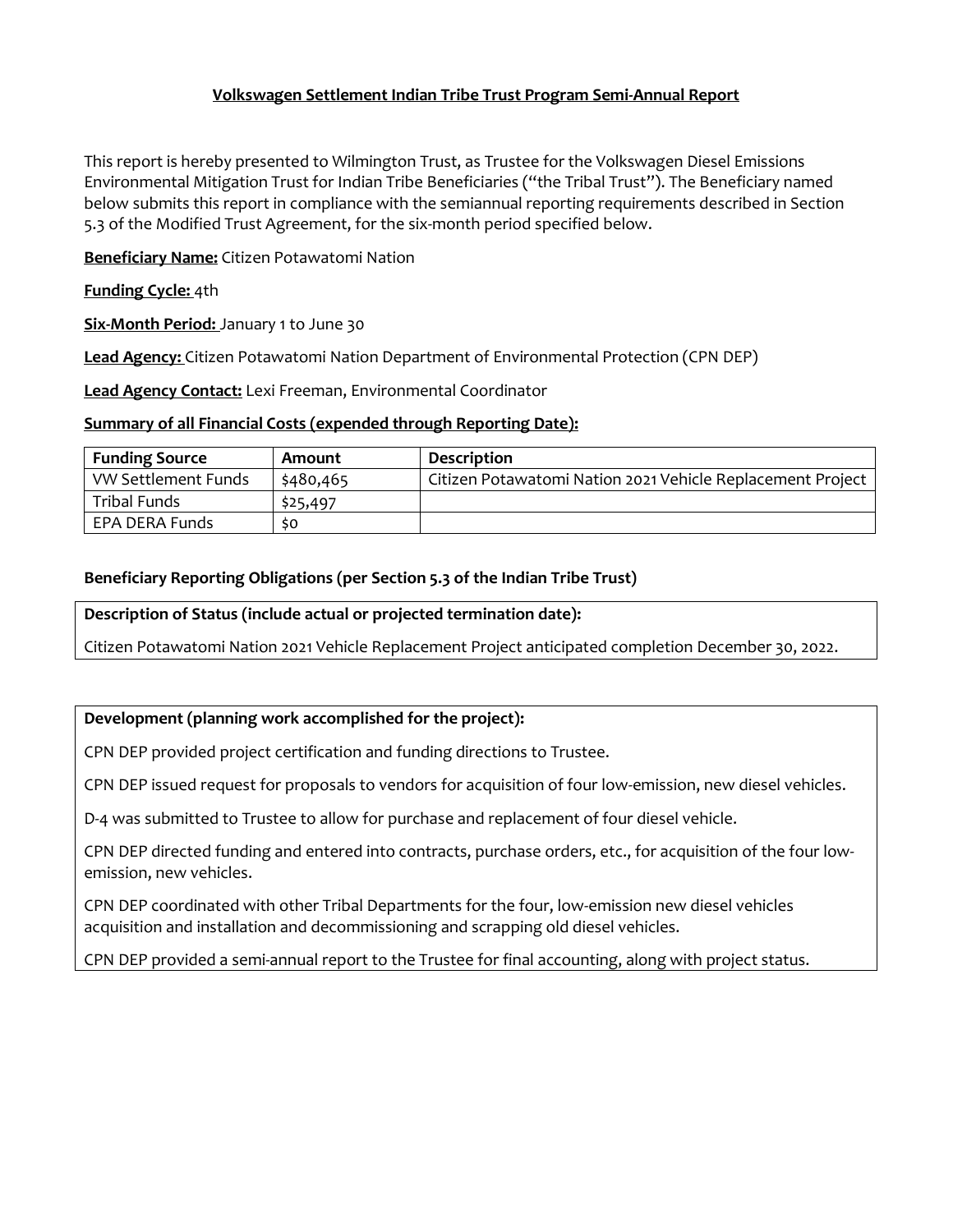#### **Implementation (purchases, construction/installation of infrastructure, etc.):**

Purchase orders have been gathered for the four, new diesel vehicles. Production and shipping delays mean we have not received any of the four replacement vehicles at this time. Expected delivery of vehicles is currently early October 2022.

When new vehicles are acquired, the four old vehicles will be disabled, disposed, and removed from inventory. Expected to be complete by December 2022.

License and registration for the four new diesel trucks is expected to take place in November 2022.

GPS installation and mobilization for the four new diesel trucks is expected to take place in November 2022.

Tribal logo decals and application for the four new diesel trucks is expected to take place in November 2022.

**Any modification to each approved Eligible Mitigation Action (including changes to equipment costs, tribal cost share, etc.):** 

See modifications to the approved EMA in Tables 1 and 2. Due to supply shortages, Peterbilt has added an additional \$5,000 heavy duty surcharger per vehicle purchased resulting in additional \$15,000 in expenses. Tribal funds increased to make up for cost increase.

I, Lexi Freeman, Environmental Coordinator, attest that the information provided in this report is true and correct and that the submittal of this report is made under penalty of perjury.

This report has been submitted to the Trustee on this day May 9, 2022 , via the Intralinks online file sharing platform.

X Lexi Greenon

Lexi Freeman Environmental Coordinator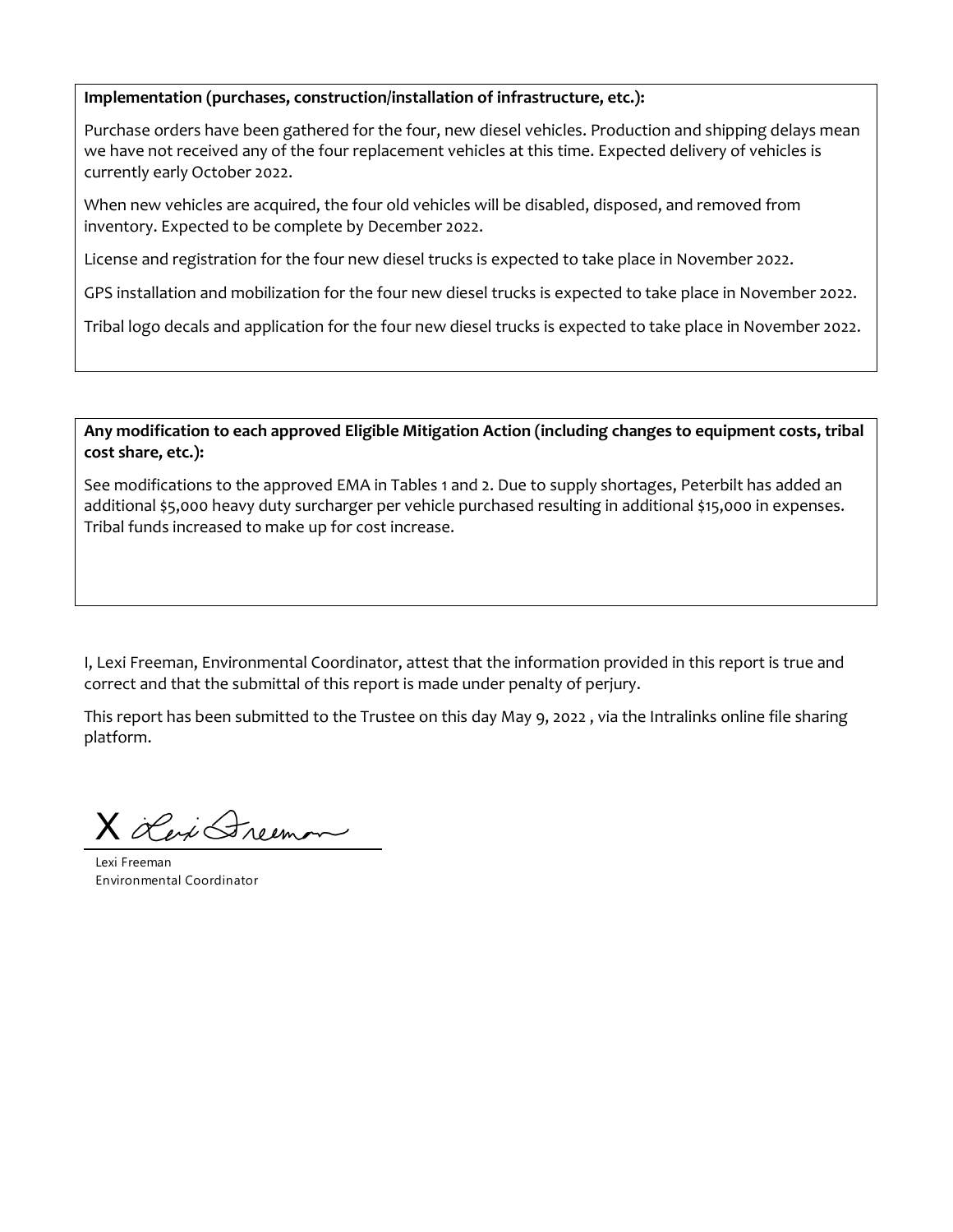| <b>Table 1. Project Budget Pending Approval from Trustee</b> |                                           |                     |  |  |  |
|--------------------------------------------------------------|-------------------------------------------|---------------------|--|--|--|
| <b>Budget Category</b>                                       | <b>Proposed Estimated</b><br><b>Total</b> | <b>Actual Total</b> |  |  |  |
| Acquisition of 4 Low-Emission<br><b>New Diesel Trucks</b>    | \$490,953                                 | \$490,953           |  |  |  |
| Peterbilt Heavy Duty Surcharges                              | \$0                                       | \$15,000            |  |  |  |
| <b>Tribal Funds</b>                                          | \$10,497                                  | \$25,497            |  |  |  |
| <b>Project Total</b>                                         | \$490,953                                 | \$505,953           |  |  |  |